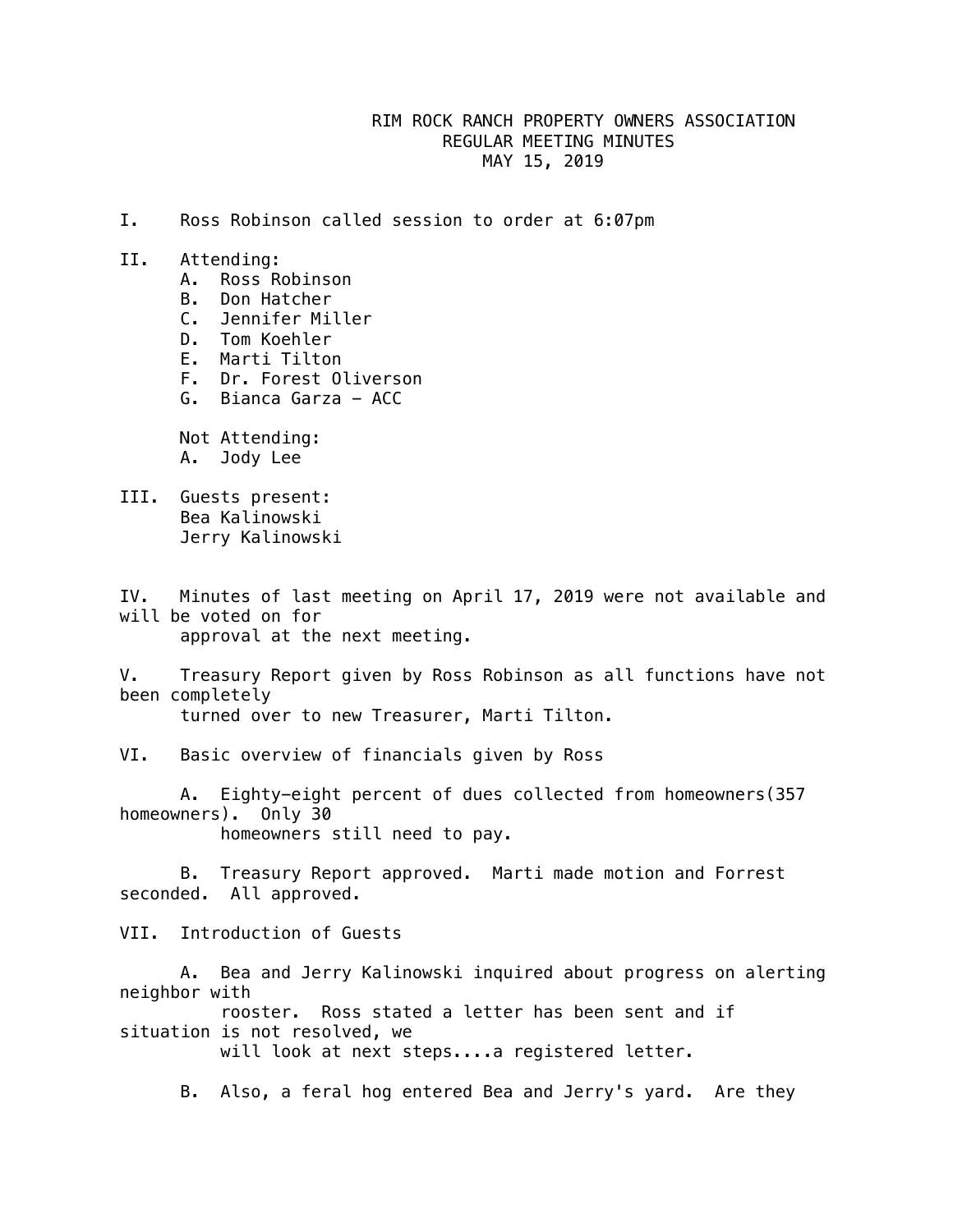allowed to shoot it. There is a no discharge of firearm restriction in our community, however, if the hog is a threat then they need to protect themselves. Another option is to call County Animal Control for advice.

VIII. Miscellaneous Comments

 A. Don Hatcher had resident call him regarding a drone being used to spy on his

 property. This is the owner of the wolves. They wanted to know if they could

 shoot the drone down. Again, there is a no discharge of firearm restriction

 in our neighborhood. Resident didn't know who the drone belonged to but will

take action the next time they see it on their property.

IX. ACC Report

 A. Bianca reported that its been a slow month. The ACC approved a storage shed on

 30975 Long Horn Trail. Report approved as stated. Jennifer made motion to

approve, Marti seconded and motion was carried.

Old Business

X. Survey of the Park

 A. Don still looking for bids lower than \$750 but no luck so far. Ross suggested we

 just take down current "no trespassing" signs in the park and tennis court area

 as they really aren't serving the purpose of identifying the park boundaries.

 Bea asked Ron if he had his property survey and, if so, we could use his pins as

 a guide. Ron stated his propety was surveyed and he will help us find his pins.

 A couple of us will get with Ron and locate the pins and mark them for future

 identification. Tom made a motion to remove existing "no trespassing" signs

 in the park with the exception of leaving one standing near the tennis courts

 to help identify proximity of Ron's property. Motion was seconded by Jennifer

and motion was carried.